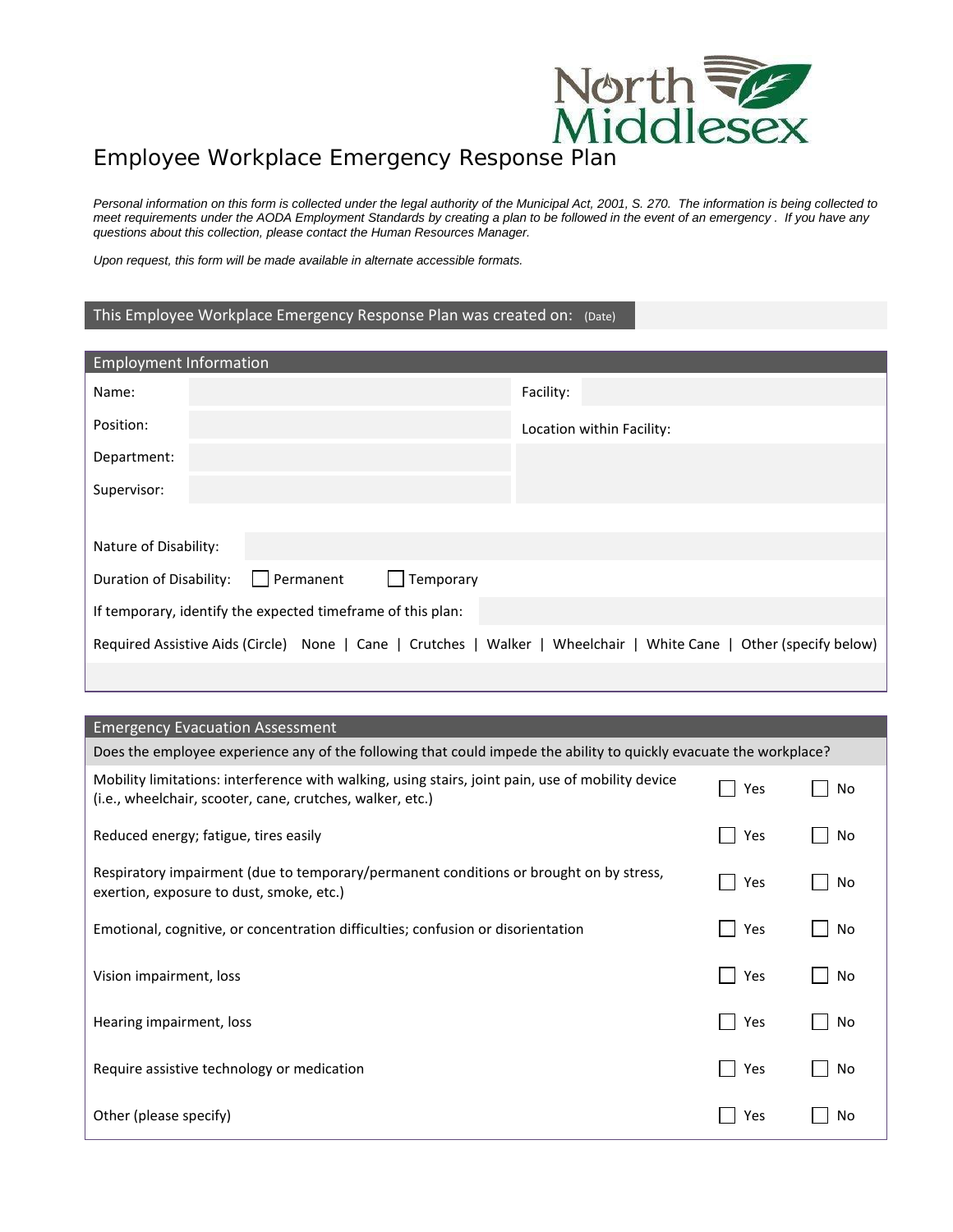

Emergency Response Plan

**Procedure for notifying the employee in the event of an emergency:**

What is the employee's preferred method of communication in an emergency situation. List any assistive communication devices and/or accommodations required.

**Primary accessible evacuation route/plan:**

Indicate the procedure for getting the employee to the evacuation/exit point and any accommodations required.

**Secondary accessible evacuation route/plan:**

Emergency Assistance Team should:

Indicate the procedure for getting the employee to the evacuation/exit point and any accommodations required.

Emergency Assistance Team Does the employee request and consent to assistance from co-workers?  $\Box$  Yes  $\Box$  No

If yes, establish a team of co-workers who can assist the person with a disability during emergencies. Members of the

- Be physically and mentally capable of performing the task and not require assistance themselves
- Work close to the same hours and in the same area as the person they will be assisting

The employee creating this plan should be involved in selecting a minimum of 2 people who will become part of their Emergency Assistance Team.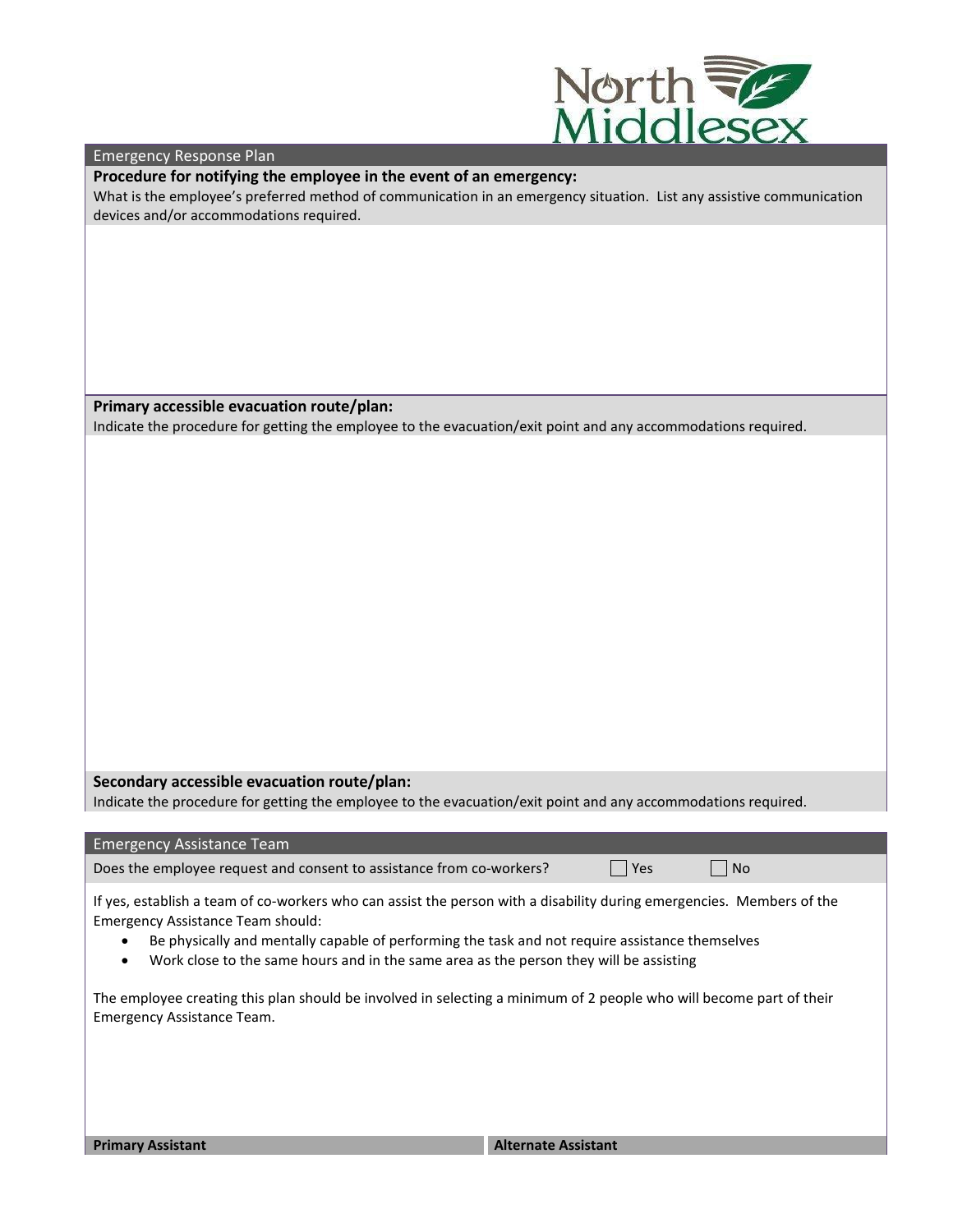

|               | $\cdots$      |
|---------------|---------------|
| Name:         | Name:         |
| Department:   | Department:   |
| Contact Info: | Contact Info: |

## Employee Personal Emergency Preparedness Kit

Does the employee require a Personal Emergency Preparedness Kit? (at the employee's discretion)  $\Box$  Yes  $\Box$  No

List contents (i.e., emergency supply of medication, food for specific dietary needs, personal assistive equipment and batteries, emergency health & contact information, etc.)

Acknowledgement & Release (Employee)

I acknowledge that the information contained on this form is accurate and hereby authorize the County of Middlesex to release applicable personal information contained within my Employee Workplace Emergency Response Plan to designated individuals within my Emergency Assistance Team and other emergency/first responders in the event of a workplace emergency situation.

Employee's Signature **Date** Date Date

| Acknowledgement of Review (Emergency Assistance Team Members)                                                                                           |           |                  |      |      |
|---------------------------------------------------------------------------------------------------------------------------------------------------------|-----------|------------------|------|------|
| I acknowledge that this Workplace Emergency Response Plan has been reviewed with me and I understand my role within<br>the safe execution of this plan. |           |                  |      |      |
| <b>Primary Assistant</b>                                                                                                                                |           |                  |      |      |
|                                                                                                                                                         |           |                  |      |      |
| Name                                                                                                                                                    | Signature |                  |      | Date |
| <b>Alternate Assistant</b>                                                                                                                              |           |                  |      |      |
| Name                                                                                                                                                    | Signature |                  |      | Date |
| Plan Prepared By:                                                                                                                                       |           |                  |      |      |
| Name:                                                                                                                                                   |           | <b>Position:</b> |      |      |
|                                                                                                                                                         |           |                  |      |      |
| Signature                                                                                                                                               |           |                  | Date |      |